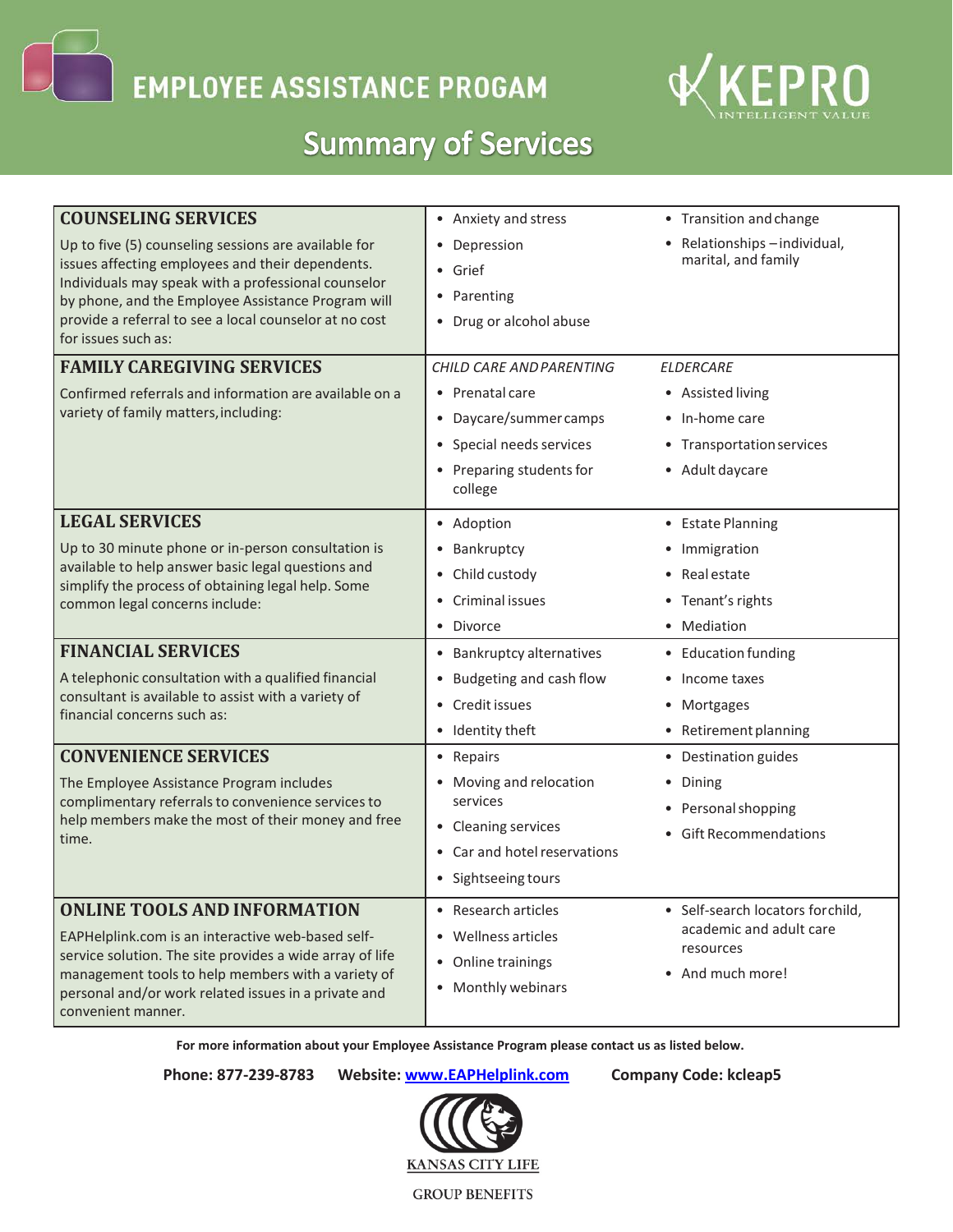## **Employee Assistance Program**



*provided by*



**GROUP BENEFITS**